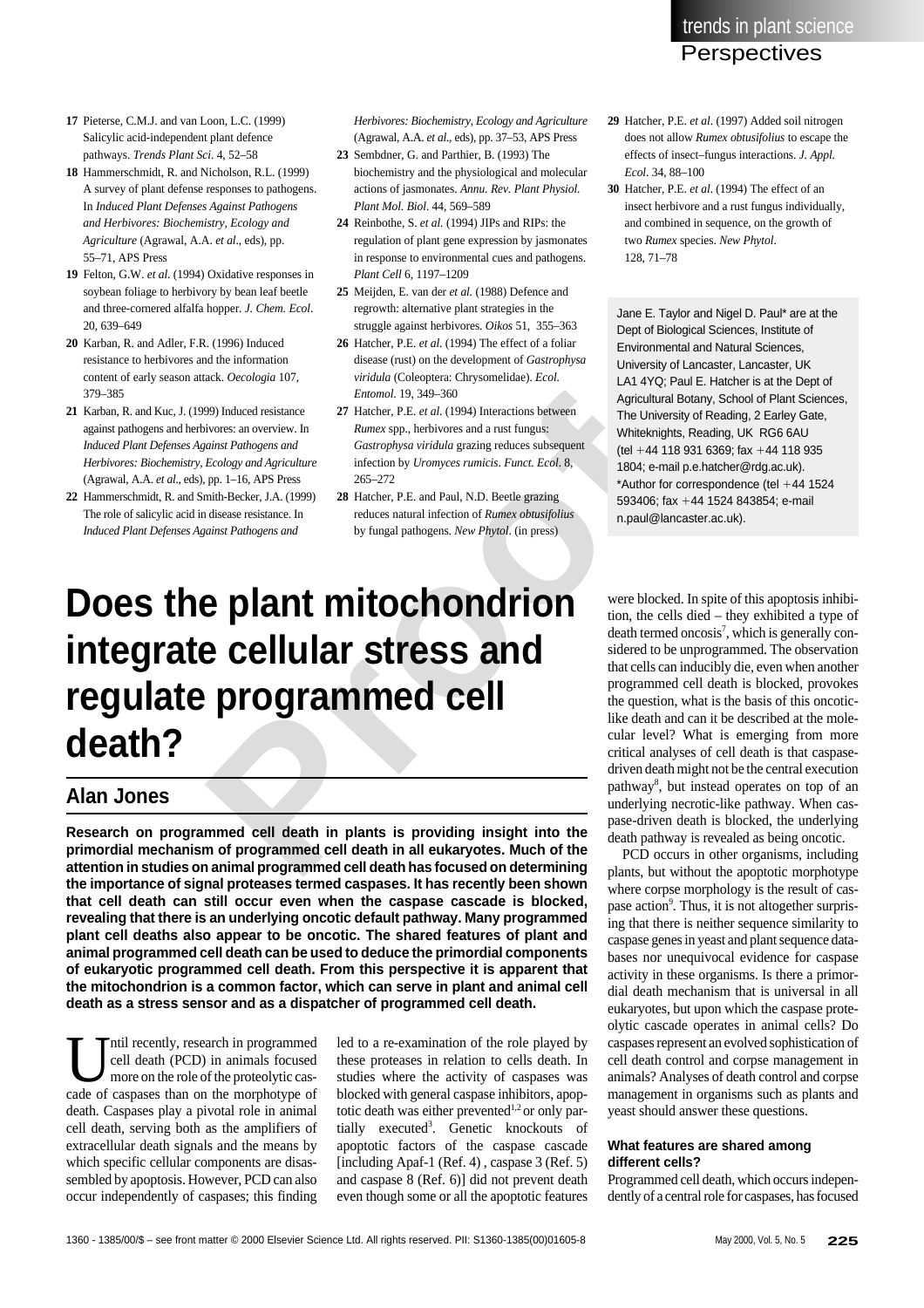### **Perspectives**



**Fig. 1.** Death morphotypes. (a) The morphology of the cell corpse depends on the way a cell dies. Apoptotic, autophagic and lysozomal are three types of programmed cell death. Apoptosis occurs in animal cells and has the hallmarks of nuclear condensation, cytoplasmic blebbing and the involvement of a macrophage to remove the corpse. Autophagic degenerative cell death involves autophagic organelles but often no nuclear condensation. Examples of this type are found in both plant and animal cells. Lysozomal degenerative cell death involves the loss of cytoplasm probably by the local secretion of hydrolases. Plant cells might use a form of this type, discussed in (b). In contrast with a programmed cell death, oncosis is viewed as accidental death where metabolic homeostasis fails. Oncotic cells and organelles are swollen and the plasma membrane is broken. One other possible outcome is for a cell to initiate apoptosis but fail to complete it. (b) Plant cell death is manifested as autophagic and oncotic, this is described as programmed oncosis. In addition, many plant cells trigger death by disrupting the tonoplast in a program called vacuolar degenerative cell death. These hydrolases, sequestered in the vacuole until the moment of triggering death, are synthesized *de novo* in response to signals that prepare the cell to die.

attention on the death morphotype: are the different molecular mechanisms for programmed cell death in animals<sup>10</sup> and plants<sup>11</sup> manifested as different death morphotypes, or are the death morphotypes points along a continuum?

The morphology of dying animal cells has been thoroughly documented<sup>12</sup>. The first major distinction among dying cell morphotypes defines death as an active program, whereby the cell is dismantled in an orchestrated and predictable manner compared with the unprogrammed, unorganized management of corpse removal (Fig. 1). Programmed cell death in animals has been categorized into three morphotypes:

Morphotype 1 (apoptosis), has three ºhallmark features:

• DNA appears marginalized on the nuclear envelope (pyknosis) and is fragmented to nucleosomal-sized lengths.

The nucleus and cytoplasm are fragmented into vesicles.

• Macrophages remove the corpse *in vivo* . This type of PCD is the best understood and is used to study animal PCD.

Morphotype 2 (autophagic or cytoplasmic degenerative PCD), might or might not display nuclear degradation and pyknosis, and usually does not involve the participation of macrophages, although its hallmark feature is the consumption of cytoplasm by autophagic organelles. This morphotype is often found where death occurs *en mass*, such as the in the degeneration of the tadpole tail<sup>13</sup>, the intersegmental muscle of insect larvae<sup>10</sup>, and in chick neurons14. It has also been documented in plant cells, such as in the embryonic suspensor<sup>15</sup>.

Morphotype 3 (lysozomal degenerative PCD) is the least understood. It is classified by its general loss of cytoplasm without the clear

involvement of an organelle or another cell. The proposed mechanism involves the secretion of hydrolases from lysozomes. The mechanism has been debated in the past, but was eventually neglected without directly testing its function. However, recent examples of the mechanism of plant cell death might resurrect interest in this type of death mechanism: PCD in plant cells often involves the conversion of the vacuole into a lytic compartment that discharges its hydrolases when triggered.

In contrast with apoptosis, oncotic death, which is induced by cellular insults (both chemical and mechanical) is manifested by swelling cytoplasm, mitochondria and other organelles, and by the leakage of cellular contents into the surroundings. Although the presence of the cellulosic wall precludes cytoplasmic swelling, plant PCD shares many of the animal oncosis features, such as disruption of membranes and swelling of  $organelles<sup>16-19</sup>$ .

**Can oncosis be programmed in plants?**

It is argued that apoptosis and oncosis in animal cells are at opposite ends of a contin $uum<sup>20</sup>$ . Apoptotic death is thought to involve an active program whereas oncosis is viewed as 'accidental' death and represents the cell's inability to either repair the damage or to initiate a death program that contains a corpseprocessing subroutine manifest as one of the three morphotypes discussed $^{21}$ . Can death by either apoptosis or oncosis share the same early molecular mechanism? Can an oncotic corpse morphotype result from a programmed cell death in animals? From an evolutionary viewpoint, it is difficult to argue that animal cells would initiate oncosis because the undesirable leakage of cellular content would probably lead to tissue inflammation. However, this constraint does not apply to plant cells, and in several plants the developmental and pathogen-induced programmed cell death processes appear oncotic.

Recent results (showing that PCD can occur independently of caspase activity) indicate that underlying an apoptotic program is another program complete with hydrolases that manage the corpse up to the point of phagocytosis. This could represent a primordial part of PCD, shared by both plants and animals, which in animals evolved into the apoptotic programme.

Understanding how 'programmed oncosis' might operate requires a quick review of the role of the mitochondrion in PCD. When cellfree systems were developed to study PCD in animals, several apoptosis-activating factors (Apaf) were found<sup>22,23</sup>: one of these is cytochrome c. Cytochrome c acts in the cytoplasm by recruiting caspases via an adapter called Apaf1 (Ref. 24). In the current model, cytochrome c and ATP cause Apaf1, an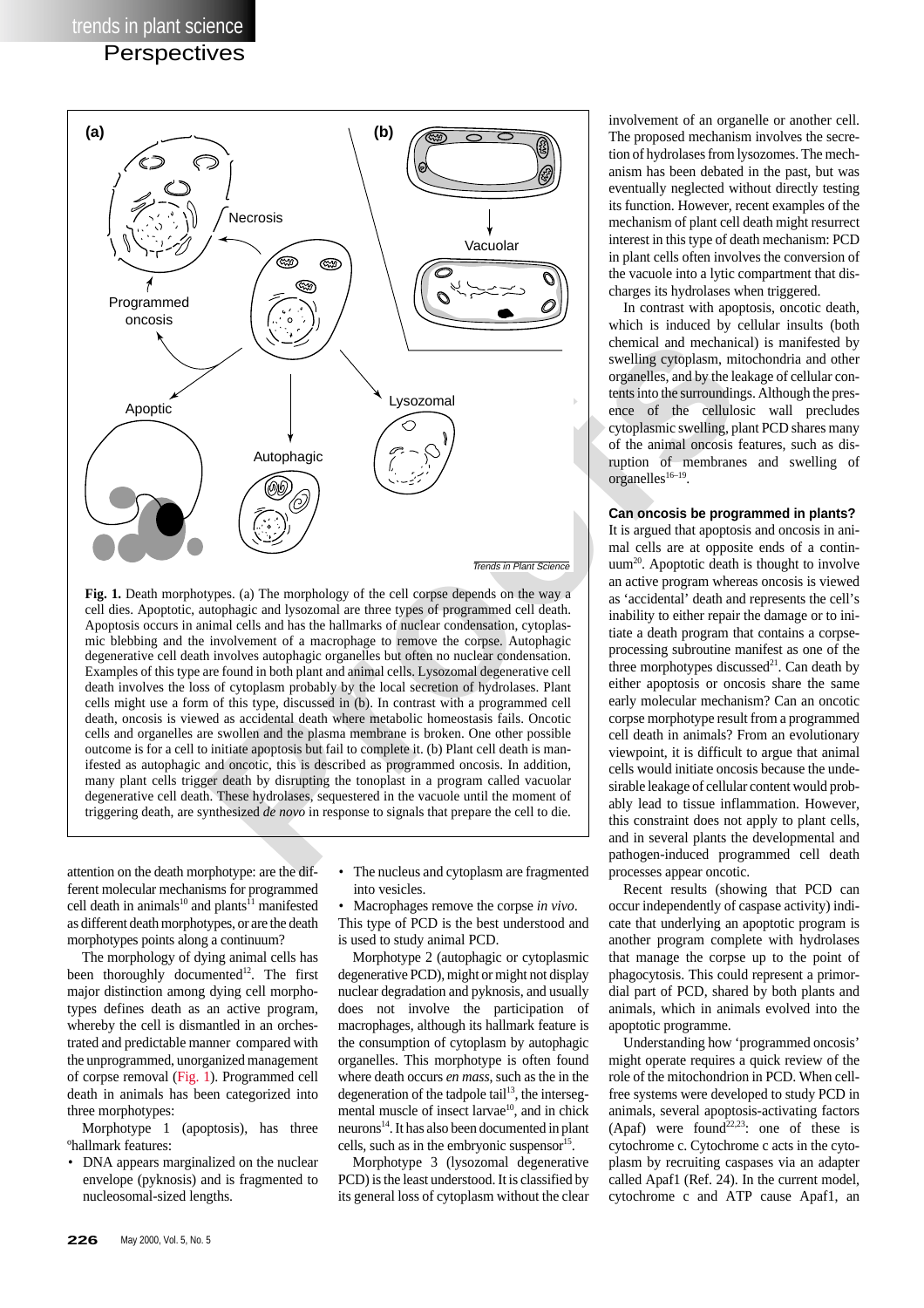adaptor protein that contains caspase recruitment domains, to dimerize thus bringing procaspase 9 (another Apaf) into close proximity to transactivate each other and to activate downstream caspases.

How cytochrome c gets to the cytoplasm is a fascinating story that is still unfolding. It seems that there are at least two mechanisms<sup>25</sup> (Fig. 2):

- (1) Via the formation of a transient pore into the mitochondrial matrix. This pore is called the permeability transition (PT) pore and is formed by the transient complex of the voltage-dependent anion channel (VDAC) on the outer membrane, the adenine nucleotide transporter (ANT) from the inner membrane and cyclophillin D in the matrix. The inner membrane is normally impermeable to anions, but when the PT pore forms, it is thought that the rapid movement of ions into the matrix followed by water causes this compartment to swell, rupturing the outer membrane to release cytochrome c.
- (2) Via the VDAC (Ref. 26); this is not associated with mitochondrial swelling and rupture. The route for calcium-induced release of cytochrome c can differ depending on the tissue $^{27}$ . In rat liver, the PT pore forms to release cytochrome c, whereas in rat brain, cytochrome c is released by a PTindependent means, probably directly via the VDAC. In most, if not in all cases examined, calcium activates the release only at low ATP levels. This point is important as there are several cases where calcium induces cell death in plants when ATP pools are reduced.

#### **How universal is this death signaling mechanism?**

Under conditions where ATP pools are low, calcium is the fundamental pore-activator in all cells tested<sup>28</sup>. Oxidative stress also triggers PT pore-opening directly $^{29}$  and possibly also indirectly by elevating calcium levels $30$ . Calcium-induced PT pore-opening can be blocked by scavengers of reactive oxygen species (ROS), therefore there appears to be dependency between ROS and calcium in pore opening $31,32$ . Accordingly, inhibition of electron transport, such as with nitric oxide $33$ , reduces ATP pools<sup>34</sup>, elevates ROS pools and, under conditions of elevated calcium, activates the pore. The mitochondrion is thought to integrate various stresses and, once triggered by a calcium increase, signals the cytoplasm to execute the PCD (Fig. 3).

Programmed oncosis might be the outcome of unsuccessful apoptotic corpse management in animal cells, but be a program in itself in plant cells. In animal cells, the death program is activated by cytochrome c release, but when there is insufficient ATP to carry out the



**Fig. 2.** (a) Cytochrome c release into the cytosol occurs in two ways (b and c), both require calcium flux at low cellular ATP levels. In the first (b), the permeability transition pore (PT pore) forms as a complex with the voltage-dependent anion channel (VDAC), the adenine nucleotide translocator (ANT), cyclophilin D (not shown) and the benzodiazepine receptor (not shown). The PT pore permits ions to move into the matrix; outer membrane rupturing occurs when the inner membrane swells. (c) Cytochrome c can also be released directly via the VDAC.



**Fig. 3.** Does the plant mitochondrion integrate stress signals for programmed cell death (PCD)? There are many different situations that lead to cytochrome c release. These include oxidative stresses that induce PT pore formation, stresses on electron transport and a rise in calcium levels. It is proposed that when cells are unable to maintain metabolic homeostasis and the stresses overwhelm the cell, that mitochondria release cytochrome c triggering death. These stresses are normal components of PCD in plant cells.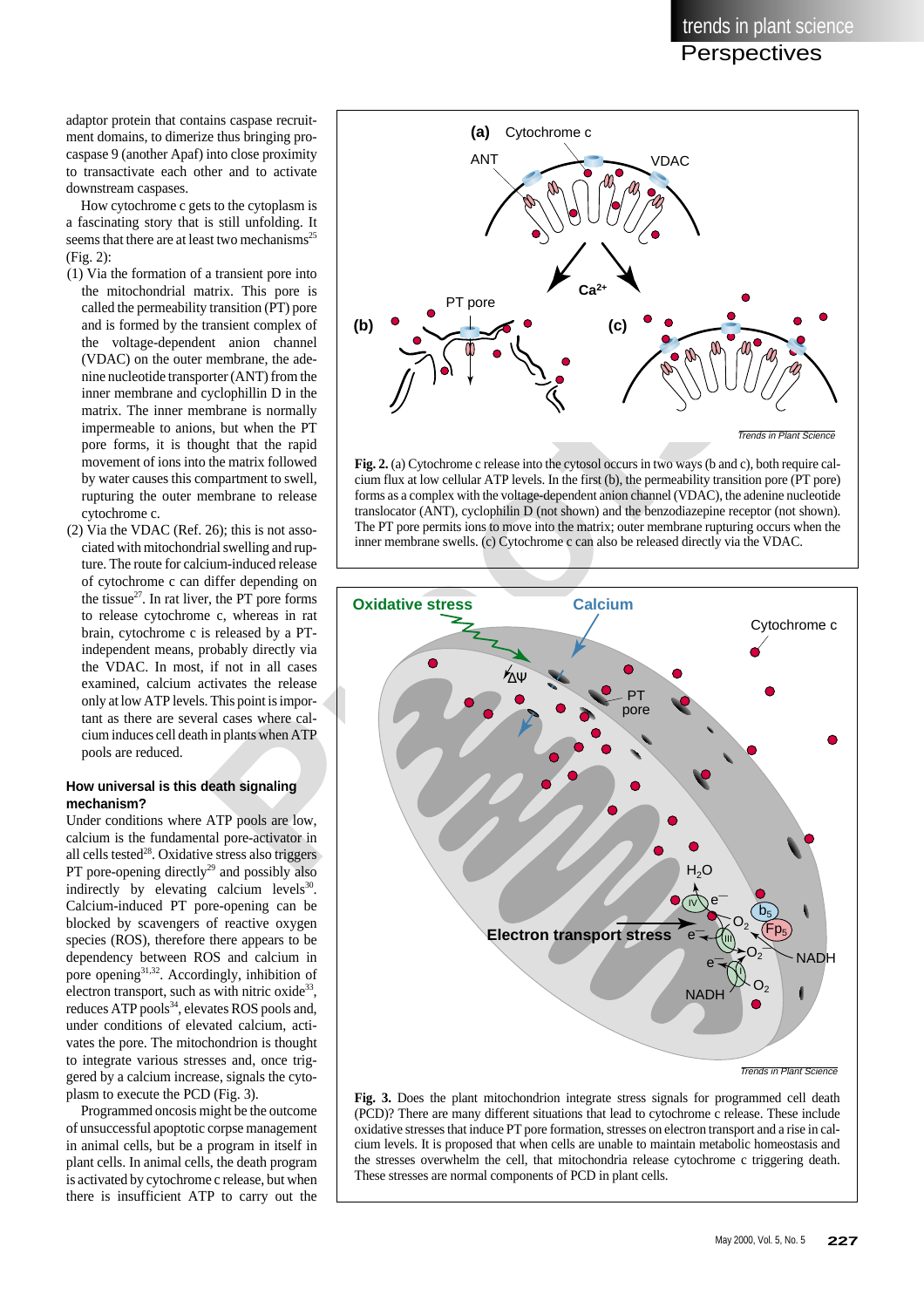proteolytic caspase cascade the result might be oncosis-like death. Because this type of death is active and triggered, it can be thought of as programmed, but the morphotype is that of oncosis (Fig. 1).

Cytochrome c release might also be important in plant cell death. Recently, it has been shown that maize cells induced to die by the addition of D-mannose release cytochrome c to the cytosol<sup>35</sup>. Interestingly, D-mannose inhibits hexokinase and reduces  $ATP$  levels<sup>36</sup>, a prerequisite for calcium-induced PT pore formation. A plausible explanation for mannose action is that it lowers ATP levels and raises ROS levels to a point where the high calcium levels found in the culture medium trigger the PT pore and cytochrome c release. Cytochrome c release also precedes heat- $3<sup>7</sup>$ and menadione-induced<sup>38</sup> death in plant cells. Furthermore, the addition of cytochrome c to carrot cytoplasmic extract induces apoptotic features of added mouse nuclei<sup>39</sup>. Admittedly, the evidence for cytochrome c release in plants is scarce, but the new data suggests that plants and animals share the mitochondrial component of PCD, and therefore this could represent the primordial component of the program.

Without prototypical caspases in the plant genome, one must wonder how cytochrome c activates plant PCD. It has been proposed that cytochrome c release generates lethal levels of ROS by blocking electron transport and therefore this might have been the primordial mechanism by which the endosymbiotic mitochondrion killed its host<sup>40</sup>. Equally plausible is the suggestion that caspase function is fulfilled by other divergent proteases in plants.

#### **Are some plant cell deaths programmed oncosis?**

Although an apoptotic morphotype has been described for plant cell death in association with the hypersensitive response  $(HR)^{41}$ , there is a general view that the typical HR morphotype is oncotic-like<sup>18,19</sup>. Dying cells leak, their organelles swell, and the corpse is unprocessed and left to be invaded by the surrounding cells. Although this response to pathogens might appear an almost accidental death, there is clear evidence that the death pathway is programmed. All known PCD in plants requires a calcium influx<sup>42-45</sup>, but calcium alone is insufficient to trigger death, suggesting that calcium influx enables a cell to become competent to die. In addition, HR can be blocked pharmacologically and there are mutants that mimic the HR in the absence of a pathogen<sup>46</sup>.

Cell death associated with the HR clearly involves ROS [Ref. 47; including multiple sources and types of ROS (Ref. 48)] and it is generally thought that these are for the purpose of defense<sup>49</sup>. In generating ROS, the cell places itself in a precarious position between

mounting a defense and eliciting cytoplasmic oxidative stress. Indeed, the evolution of defensive ROS is accompanied by redox homeostatic mechanisms that presumably attenuate cytoplasmic oxidative stress $50,51$ . It has been shown that a failure to control the cytoplasmic redox has dire consequences for the cell $^{52}$ .

#### **Are mitochondria integrators of stress and regulators of plant PCD?**

It is clear that the mitochondrial PT pore complex is a sensor of cellular stress and that it releases apoptogenic factors that trigger death in animal cells. Is this the case in plant cells, and how might the role of calcium perturba-

*The primary role for nitric oxide could be as an anti-bacterial agent – indirectly stressing cells to the point of triggering death by permeability transition pore formation*

wers ATP levels and releases apoptogenic factors that trigger death<br>that transduction pathway in<br>the culture medium and and low might the role of calcium perturba-<br>death by altering plant correlation<br>and how might the role tion and ROS generation in plant PCD explain cell death regulation? Research on the signal transduction pathway leading to HR has led to the view that ROS is an inductive death signal<sup>53</sup>. However, ROS might not be a signal but rather a stress, one of many that are integrated by mitochondria. This alternative conclusion is more than mere semantics: for some responses, low levels of ROS might be sufficient to keep pathogens at bay whereas others require additional ROS and additional tactical maneuvers. It is known that plant cells have the means to attenuate ROS stress cytoplasmically and do so at high ROS levels during pathogen defense<sup>54</sup>. But is there some level of ROS that overwhelms the cell's ROS homeostasis machinery and favors the initiation of PCD? If so, the mitochondrion is the ideal organelle to integrate the level of stress and to coordinate PCD when warranted. ROS are generated by mitochondria, chloroplasts and other organelles during their normal activities, and at the same time are sensitive to reactive oxygen stresses. One mechanism for this is via the release of cytochrome c at high levels of calcium, and the converse is true: the release of cytochrome c leads to ROS generation.

> Much attention has been placed on the possible role of nitric oxide (NO) in plant cell death<sup>55</sup>, with the conclusion that NO is the signal that triggers cell death in the HR. However, plants might use NO as an antibacterial agent (it forms peroxynitrite after reaction with oxygen) rather than a direct signal of cell death, making NO a stress rather than a signal. Furthermore, NO can release calcium by nitrosylation of the ryanodine channel<sup>30</sup>

and therefore potentially can induce PT pore formation. Direct NO effects on mitochondria have also been noted, including PT pore formation<sup>56</sup>. Finally, NO has been shown to reduce ATP by the inhibition of electron transport<sup>34</sup>, another requisite for PT pore formation. Thus, it is conceivable that the primary role for NO is as an anti-bacterial agent that might indirectly stress cells to the point of triggering death by PT pore formation.

Genetic screens to identify mimics of cell death have been successful<sup>46</sup>. Some of these genetic lesions might define genes in a signal transduction pathway in PCD. However, it remains possible that many lesions lead to death by altering plant cell redox or inappropriately causing PT pore formation, such as the *les*22 lesion mimic in maize<sup>57</sup>, which has been cloned and found to encode uroporphyrinogen decarboxylase, an enzyme in the porphyrin biosynthesis pathway. The *les22* mutants have elevated uroporphyrin, a compound with a similar structure to protoporphyrin IX. Interestingly, protoporphyrin IX, induces PT pore formation in animal cells<sup>58</sup>, suggesting that a similar mechanism triggering death could occur in these plant cells. Alternatively, because catalase and peroxidase are heme-containing enzymes they might be less active in the *les22* mutants and therefore more susceptible to internally-generated ROS (Ref. 57). In either case, the explanation leads ultimately to PT pore formation as a possible cause of death.

#### **Do plant cells regulate permeability transition pore formation and cytochrome c release with Bcl-like proteins?**

In animal cells, apoptotic and anti-apoptotic proteins operate by interacting with mitochondria. Although it is not fully understood how this occurs, anti-apoptotic proteins, such as Bcl-2, might bind to the VDAC and prevent cytochrome c release<sup>59,60</sup>. Bcl-2 also has other downstream effects on caspases $61,62$ , but if its fundamental role is to block cytochrome c release from mitochondria, it might block cell death even in organisms lacking Bcl-2 homologs and downstream caspases. Apoptotic proteins, such as Bax, counter the action of Bcl-2, probably by promoting cytochrome c release. Recent evidence indicates that Bcl-2 and Bax fulfill similar roles in plant cells and yeast. Mitochondria-targeted Bax triggered cell death when expressed via the tobacco mosaic virus (TMV) in TMV resistant plants: leaves developed lesions with a tissue and kinetic pattern similar to the HR (Ref. 63). Conversely, when the anti-apoptotic gene Bcl-<sub>XL</sub> was expressed in tobacco, death induced by UV, paraquat or TMV (known inducers of cellular ROS) was suppressed<sup>64</sup>. What do these results tell us about the role of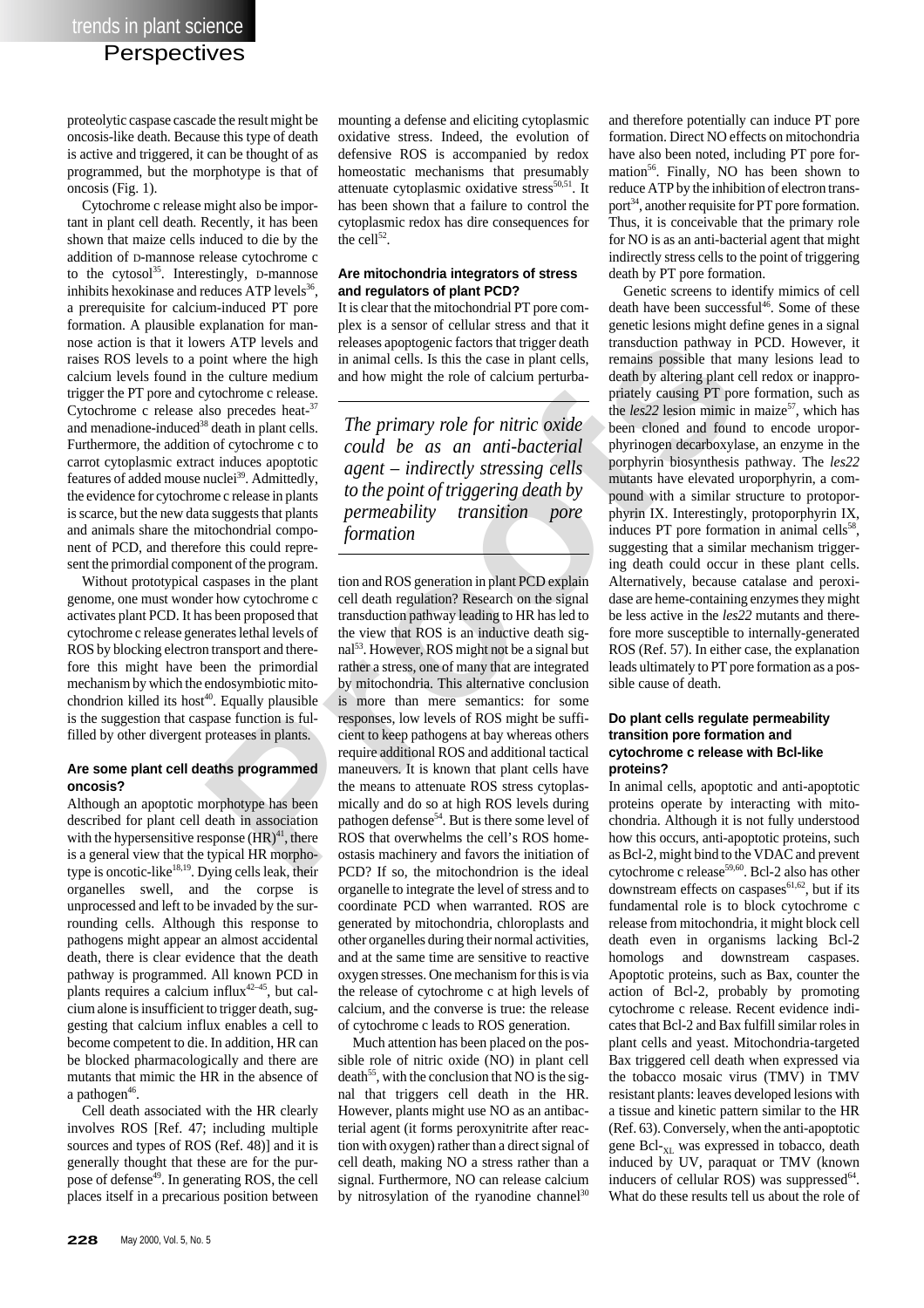BCL-like proteins (BLPs) in plant PCD? One possible interpretation is that divergent proteins might act in plants, suggesting conservation of the pathway. However, an alternative view is that only the PT pore complex is structurally conserved between plants and animals. Thus, BLPs can operate in plant cells, but they do not necessarily do so.

Even if plants lack prototypical caspases and BLPs (as appears likely given the failure to identify candidates in the public databases), the activity of heterologous BLPs in plant cells suggest a similar role for mitochondria in both plant and animal PCD, namely, regulating a cell death program.

#### **Is corpse processing in plant programmed cell death plastic?**

annely, regulating a<br> **Proofs** and the metroic cell death pathways *J. Exp Med.* 188,<br> **Proofs** and the metric of the passicosy of the metric of the metric of the metric of the scenario cell of the cell of the cell of the One clear difference between plant and animal PCD is that animal PCD appears to be instantly ready for activation and is a rapid process. Consequently, animal cells have PCD dampers and complex feedback controls. By contrast, plant cells must first acquire the competency to trigger death and they process the corpse cell autonomously, although the processing differs between plant PCDs. For example, during tracheary element differentiation PCD results in complete autolysis of the cytoplasm, while leaving behind the extracellular matrix. During lysigenous aerynchyma formation PCD results in the complete removal of the corpse, whereas HR-induced PCD shows no evidence of corpse removal. In each case, different internal and external signals direct the cell on how to prepare for its death and how the corpse will be processed. Several genes encoding hydrolases that are up-regulated are common to all plant PCDs, whereas some genes are unique to each type of 'preparation' for death. Thus, differences in the profiles of these nascent hydrolases might account for the underlying differences in corpse removal.

The plant cell is unique in that its central large vacuole can sequester hydrolases. The disruption of the tonoplast and the subsequent release of the sequestered hydrolases appears to be a common feature of plant PCD (Fig. 1). Perhaps it is time to define a new type of PCD based on the role of the vacuole, thus avoiding a term based on morphology, such as 'programmed oncosis'.

Finally, we need to rethink the role of ROS in controlling death. It is unlikely that these molecules simply serve as cellular signals for cell death, at least not by the traditional definition of a signal. We need to test the hypothesis that ROS, including NO, might act as stress inducers at the level of the mitochondrion or the chloroplast. Oxidative stress, not ROS, could be the cell death signal and the target could be the mitochondrion as it is in animal cells.

#### **Acknowledgements**

My thanks to Guido Kroemer and Yair M. Heimer for their comments. Work on programmed cell death in my laboratory is supported by the National Science Foundation.

#### **References**

- **1** Chautan, M. *et al.* (1999) Interdigital cell death can occur through a necrotic and caspaseindependent pathway. *Curr. Biol*. 9, 967–970
- **2** Vercammen, D. *et al.* (1998) Dual signaling of the Fas receptor: initiation of both apoptotic and necrotic cell death pathways. *J. Exp Med*. 188, 919–930
- **3** McCarthy, N.J. *et al.* (1997) Inhibition of Ced3/ICE-related proteases does not prevent cell death induced by oncogenes, DNA damage, or Bcl-2 homologue Bak. *J. Cell. Biol*. 136, 215–217
- **4** Yoshida, H. *et al.* (1998) Apaf1 is required for mitochondrial pathways of apoptosis and brain development. *Cell* 94, 739–750
- **5** Woo, M. *et al.* (1998) Essential contribution of caspase 3/CPP32 to apoptosis and its associted nuclear changes. *Genes Dev.* 12, 806–819
- **6** Kawahara, A. *et al.* (1998) Caspase-independent cell killing by Fas-associated protein with death domain. *J. Cell Biol.* 143, 1353–1360
- **7** Levin, S. *et al.* (1999) The nomenclature of cell death: recommendations of an *ad hoc* committee of the society of toxicologic pathologists. *Toxicol. Pathol*. 27, 484–490
- **8** Green, D. and Kroemer, G. (1998) The central executioners of apoptosis: caspases or mitochondria? *Trends Cell Biol.* 8, 267–271
- **9** Groover, A.T. *et al*. (1997) Programmed cell death of plant tracheary elements differentiating *in vitro*. *Protoplasma* 196, 197–211
- **10** Schwartz, L.M. *et al.* (1993) Do all programmed cell deaths occur via apoptosis? *Proc. Natl. Acad. Sci*. *U. S. A.* 90, 980–984
- **11** Jones, A.M. and Dangl, J.D. (1996) Logjam at the Styx: programmed cell death in plants. *Trends Plant Sci.* 1, 114–119
- **12** Clarke, P.G.H. (1990) Developmental cell death: morphological diversity and multiple mechanisms. *Anat. Embryol.* 181, 195–213
- **13** Fox, H. (1973) Degeneration in the tail notochord of *Rana temporaria* larvae at metamorphic climax: examination by electron microscopy. *Z. Zellforsch. Mikrosk. Anat*. 138, 371–386
- **14** Clarke, P.G.H. (1984) Identical populations of phagocytes and dying neurons revealed by intravascularly injected horseradish peroxidase, and by endogenous glutaraldehyde-resistant acid phosphatase, in the brains of chick embryos. *Histochem. J*. 16, 9555–969
- **15** Nagl, W. (1977) 'Plastolysomes' plastids involved in the autolysis of the embryo suspensor in *Phaseolus. Z. Pflanzenphysiol*. 85, 45–51
- **16** Groover, A.T. *et al*. (1997) Programmed cell death of plant tracheary elements differentiating *in vitro*. *Protoplasma* 196, 197–211
- **17** Campbell, R. and Drew, M.C. (1983) Electron microscopy of gas space (aerenchyma) formation in adventitious roots of *Zea mays* L. subjected to oxygen shortage. *Planta* 157, 350–357
- **18** Bestwick, C.S. *et al.* (1997) Localization of hydrogen peroxide accumulation during the hypersensitive reaction of lettuce cells to *Pseudomonas syringae* pv. *phaseolicola*. *Plant Cell* 9, 209–221
- 19 Xu, H. and Mendgen K. (1991) Early events in living epidermal cells and broad bean during infection with basidiospores of the cowpea rust fungus. *Can. J. Bot*. 69, 2279–2285
- **20** Kroemer, G. *et al.* (1998) The mitochondrial death/life regulator in apoptosis and necrosis. *Annu. Rev. Physiol*. 60, 619–642
- **21** Leist, M. and Nicotera, P. (1997) The shape of cell death. *Biochem. Biophys. Res. Commun.* 236, 1–9
- **22** Newmeyer, D.D. *et al.* (1994) Cell-free apoptosis in *Xenopus* egg extracts: inhibition by Bcl-2 and requirement for an organelle fraction enriched in mitochondria. *Cell* 79, 353–364
- **23** Wilson, M.R. (1998) Apoptosis: unmasking the executioner. *Cell Death Differ.* 5, 646–652
- **24** Zou, H. *et al.* (1999) An APAF-1·cytochrome c multimeric complex is a functional apoptosome that activates procaspase-9. *J. Biol. Chem.* 274, 11549–11556
- **25** Green, D.R. and Reed, J.C (1998) Mitochondria and apoptosis. *Science* 281, 1309–1312
- **26** Shimizu, S. *et al.* (1999) Bcl-2 family proteins regulate the release of apoptogenic cytochrome c by the mitochondrial channel VDAC. *Nature* 399, 483–487
- **27** Andreyev, A. and Fiskum, G. (1999) Calcium induced release of mitochondrial cytochrome c by different mechanisms selective for brain versus liver. *Cell Death Differ.* 6, 825–832
- **28** Crompton, M. (1999) The mitochondrial permeability transition pore and its role in cell death. *Biochem. J*. 341, 233–249
- **29** Petronilli, V. *et al.* (1994) The voltage sensor of the mitochondrial permeability transition pore is tuned by the oxidation–reduction state of vicinal thiols. Increase of the gating potential by oxidants and its reversal by reducing agents. *J. Biol. Chem*. 269, 16638–16642
- **30** Xu, L. *et al.* (1998) Activation of the cardiac calcium release channel (ryanodine receptor) by poly-*S*-nitrosylation. *Science* 279, 234–237
- **31** Scorrano, L. *et al.* (1997) On the voltage dependence of the mitochondrial permeability transition pore. A critical appraisal. *J. Biol. Chem*. 272, 12295–12299
- **32** Kowaltowski, A.J. *et al.* (1996) Effect of inorganic phosphate concentrations on the nature of inner mitochondrial alterations mediated by  $Ca^{2+}$  ions. A proposed model for phosphate-stimulated lipid peroxidation. *J. Biol. Chem*. 271, 2929–2934